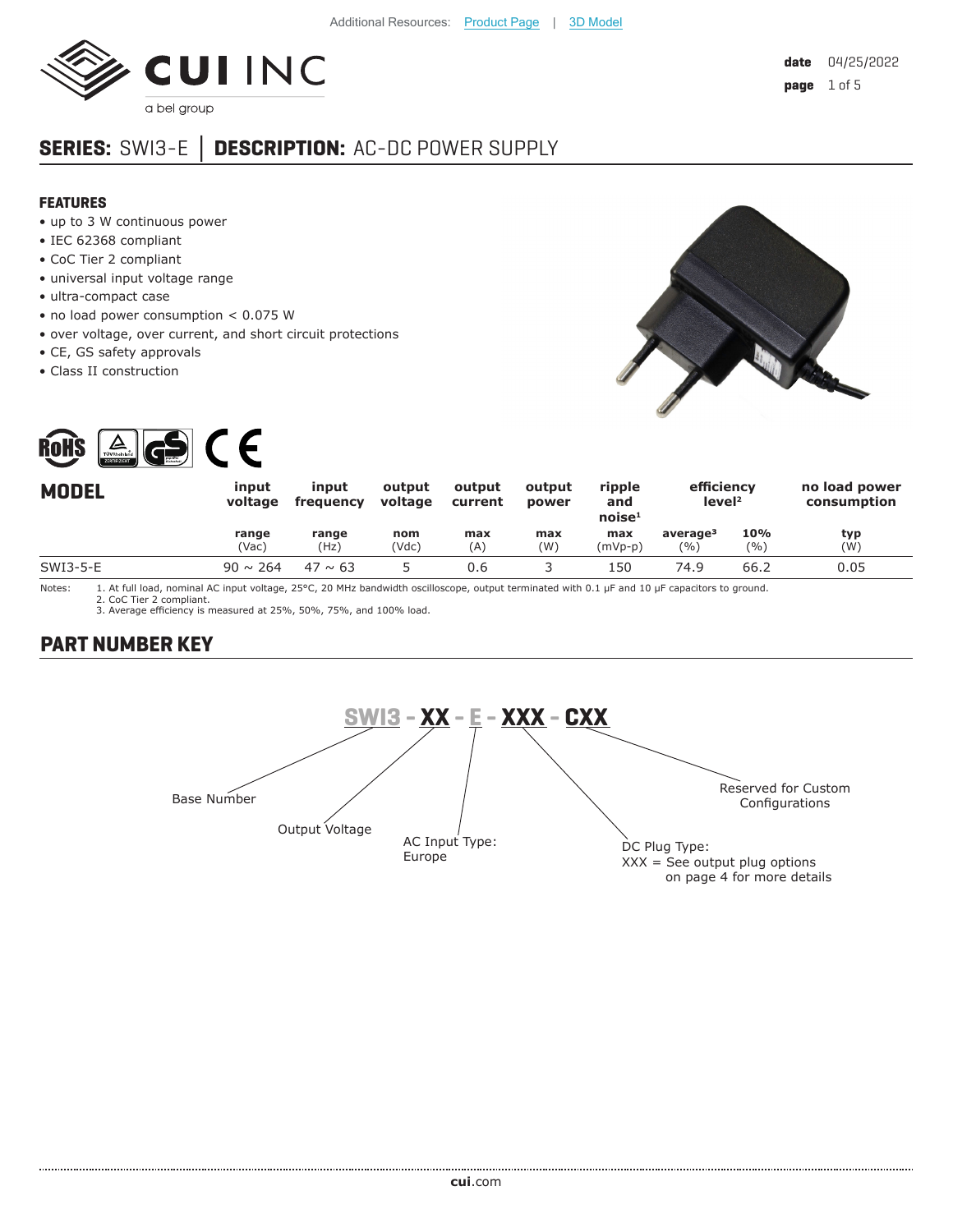### **INPUT**

| parameter                      | conditions/description                                                     | min    | typ            | max   | units      |
|--------------------------------|----------------------------------------------------------------------------|--------|----------------|-------|------------|
| voltage                        |                                                                            | 90     |                | 264   | Vac        |
| frequency                      |                                                                            | 47     |                | 63    | Hz         |
| current                        | at nominal input voltage                                                   |        |                | 0.2   | Α          |
| leakage current                | at nominal input voltage & frequency                                       |        |                | 0.25  | mA         |
| no load power consumption      | at 115/230 Vac, 60/50 Hz                                                   |        |                | 0.075 | W          |
| <b>OUTPUT</b>                  |                                                                            |        |                |       |            |
| parameter                      | conditions/description                                                     | min    | typ            | max   | units      |
| line regulation                |                                                                            | 4.9    |                | 5.4   | Vdc        |
| load regulation                |                                                                            | 4.9    |                | 5.4   | Vdc        |
| start-up time                  | at 115 Vac                                                                 |        |                | 3     | S          |
| <b>PROTECTIONS</b>             |                                                                            |        |                |       |            |
| parameter                      | conditions/description                                                     | min    | typ            | max   | units      |
| over current protection        | auto recovery                                                              |        |                | 1     | A          |
| short circuit protection       |                                                                            |        |                |       |            |
| <b>SAFETY &amp; COMPLIANCE</b> |                                                                            |        |                |       |            |
| parameter                      | conditions/description                                                     | min    | typ            | max   | units      |
| isolation voltage              | input to output at 10 mA for 1 minute                                      |        | 3,000<br>4,242 |       | Vac<br>Vdc |
| safety approvals               | GS (EN 62368)                                                              |        |                |       |            |
| EMI/EMC                        | CE (EN 55032, CISPR 32, EN 61000-3-2, EN<br>61000-3-3, EN 55024, CISPR 24) |        |                |       |            |
| <b>MTBF</b>                    | as per Telcordia SR-332 (Issue 2), at 115/230 Vac,<br>full load, 0°C~40°C  | 50,000 |                |       | hours      |
| <b>RoHS</b>                    | 2011/65/EU                                                                 |        |                |       |            |
| <b>ENVIRONMENTAL</b>           |                                                                            |        |                |       |            |

| parameter             | conditions/description | min   | typ | max | units         |
|-----------------------|------------------------|-------|-----|-----|---------------|
| operating temperature |                        |       |     | 40  | $\circ$       |
| storage temperature   |                        | $-20$ |     | 60  | $\circ$       |
| operating humidity    | non-condensing         | 20    |     | 85  | $\%$          |
| storage humidity      | non-condensing         |       |     | 95  | $\frac{0}{0}$ |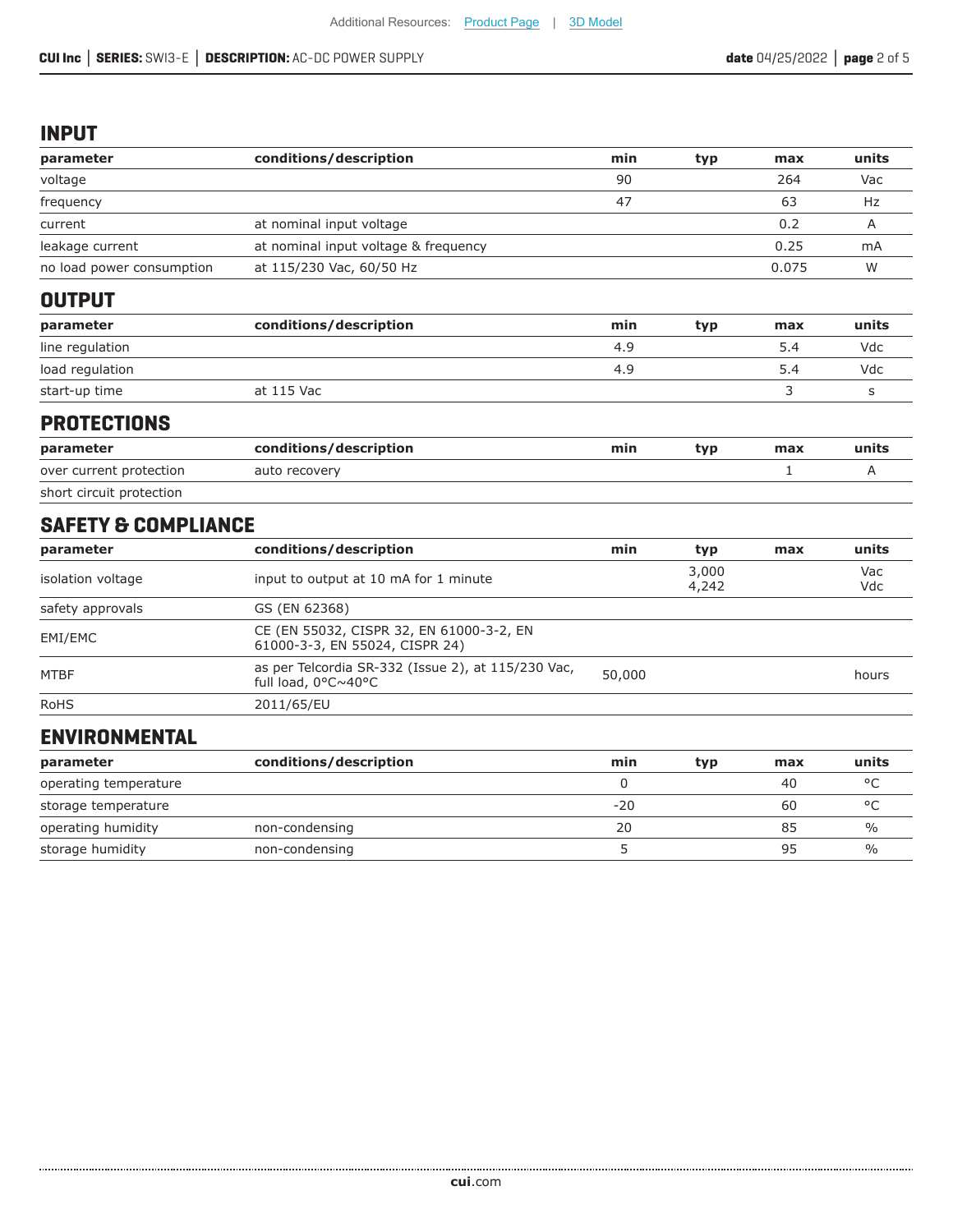# **MECHANICAL**

| parameter                                       | conditions/description         | min | typ | max | units |
|-------------------------------------------------|--------------------------------|-----|-----|-----|-------|
| dimensions                                      | $54.0 \times 29.5 \times 56.0$ |     |     |     | mm    |
| inlet plug<br>and the control of the control of | Europe                         |     |     |     |       |
| weight                                          |                                |     |     |     |       |

### **MECHANICAL DRAWING**

units: mm







# **DC CORD**

#### units: mm



#### **Table 1**

| MODEL NO.  | <b>CABLE</b>   | <b>CORD LENGTH</b> |
|------------|----------------|--------------------|
| $SWI3-5-F$ | UL1185, 24 AWG | 1,500 mm $\pm$ 50  |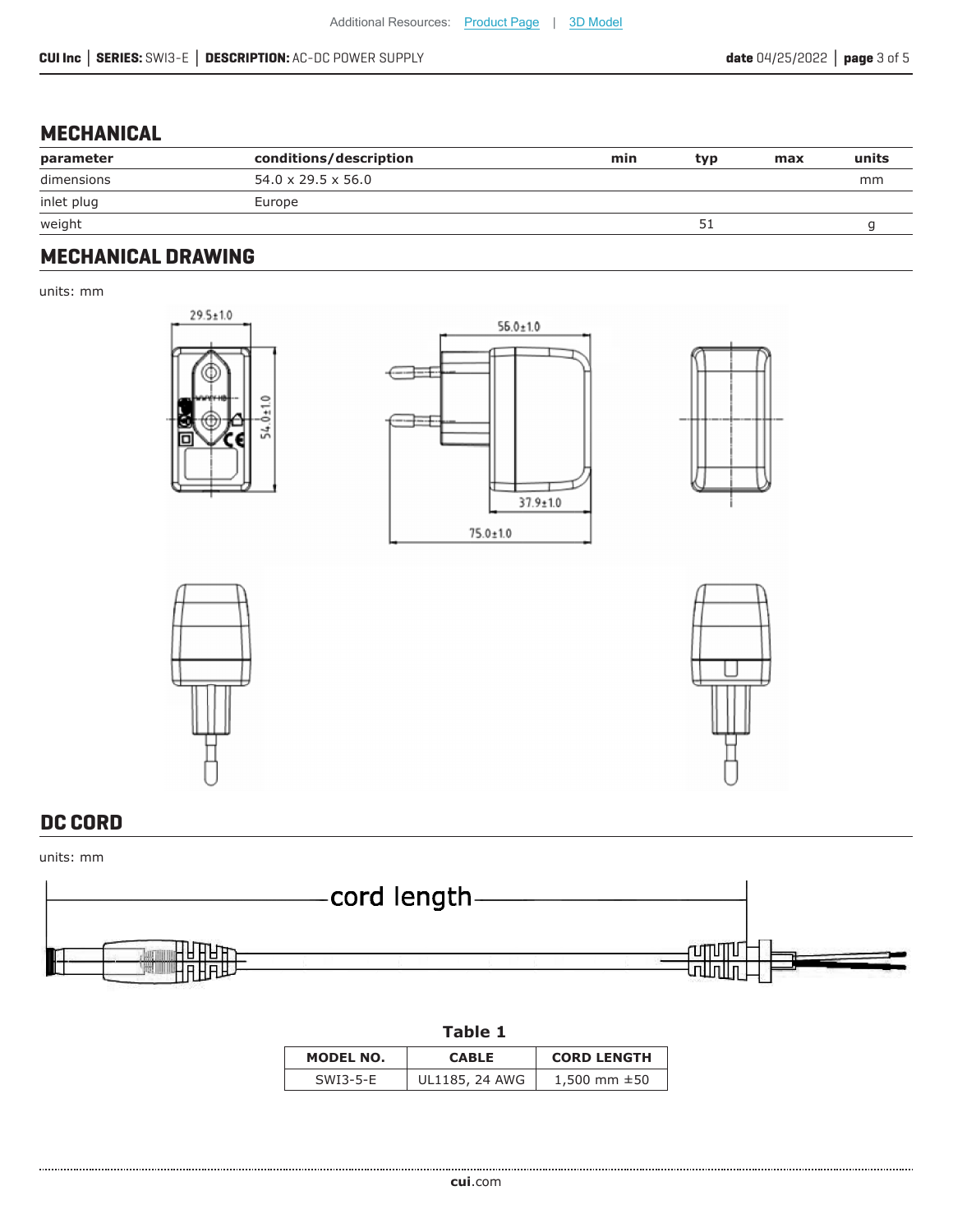## **DC PLUG TYPE PART NUMBER KEY**



Note: 1. Contact CUI for additional plug options 2. Maximum insertion depth is 10mm

A $\Omega$ 





Straight Right Angle (R)

C





ببيا

C

A $\mathsf{m}$ 





Aമ



. . . . . . . . . . . . . . . . . . **cui**[.com](https://www.cui.com/track?actionLabel=Datasheet-ClickThrough-HomePage&label=SWI3-E.pdf&path=/)